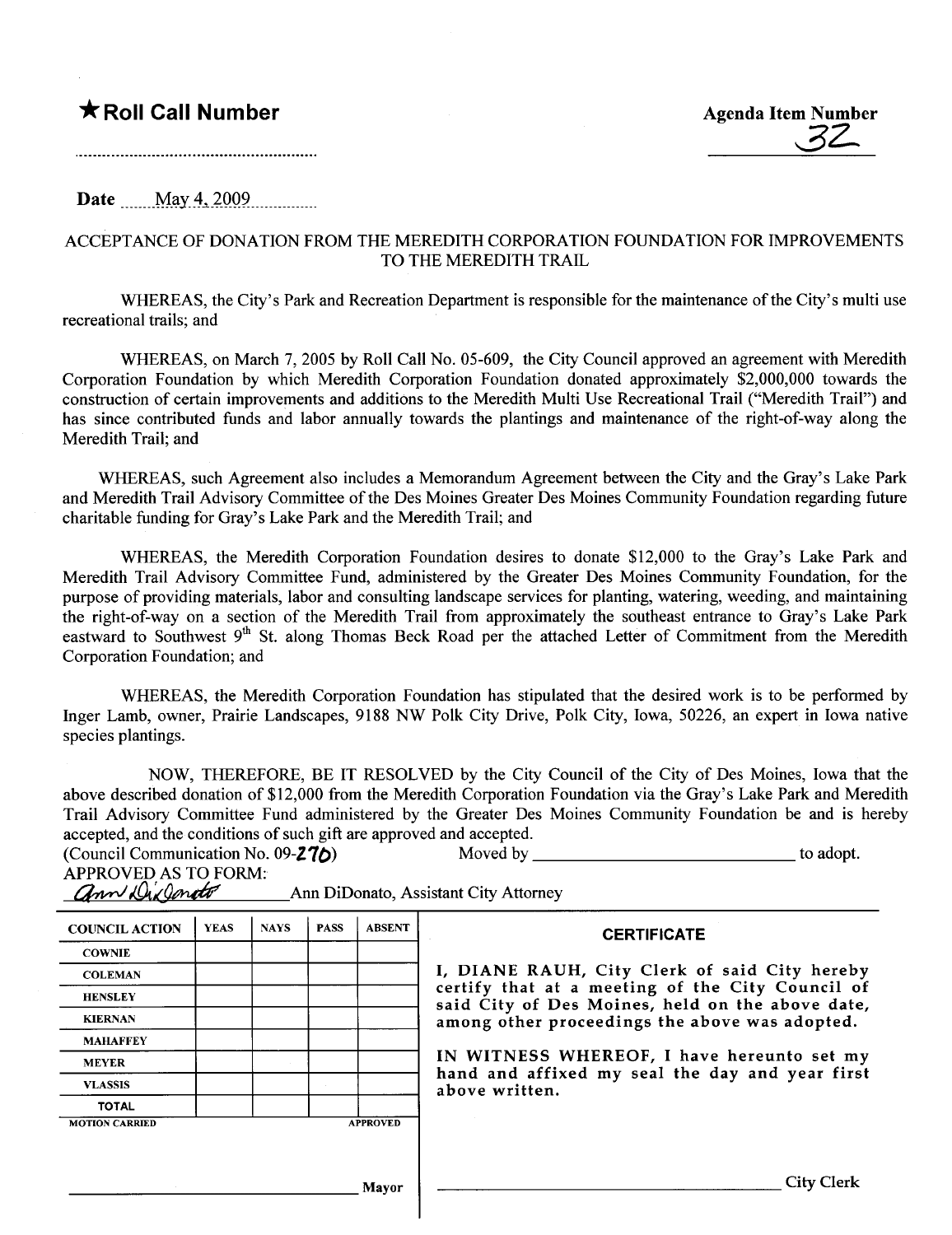## MAY - 4 2009

Agenda Iten

Date

## **THE** MEREDITH CORPORATION **FOUNDATION**

Roll Call <sup>2</sup>.

April 30, 2009

The Honorable Mayor Frank Cownie and City Council City of Des Moines 400 Robert D. Ray Drive Des Moines, IA 50309

Dear Mayor and Council:

A charitable gift is being made by the Meredith Corporation Foundation to the Gray's Lake Park and Meredith Trail Fund at the Greater Des Moines Community Foundation, said Fund established per the 2005 Meredith Multi Use Recreational Trail 28E Agreement.

The gift from the Gray's Lake Park and Meredith Trail Fund is to be used to pay for materials, labor and consulting landscaping services provided by Inger Lamb, owner, Prairie Landscapes, Polk City, Iowa for work on the Meredith Trail under the supervision of City employee, Teva Dawson, horticultural inspector with the Park and Recreation Department, as set forth in the Scope of Work shown below:

- . Monitoring the native and invasive plant life along the trail
- . Removal of invasive brush
- . Working with additional City-recruited volunteers to aid in the removal of invasive plant material
- . Filing in additional native grasses and wildflowers in the ornamental native planting beds along the trail's landscaped berm
- . Spraying and weeding in and around the beds along the berm for non-native plants
- . Seeding larger savana areas on the trail's north side (fall)
- . Developing interpretive programs (educational, signage, walking tours, etc...)
- . Communicating with City staff regarding additional work that needs to be accomplished that is best suited for City staff (mowing cycle, removal of brush and scrub trees, addressing vandalism, etc...)
- . Identifying future needs and projects